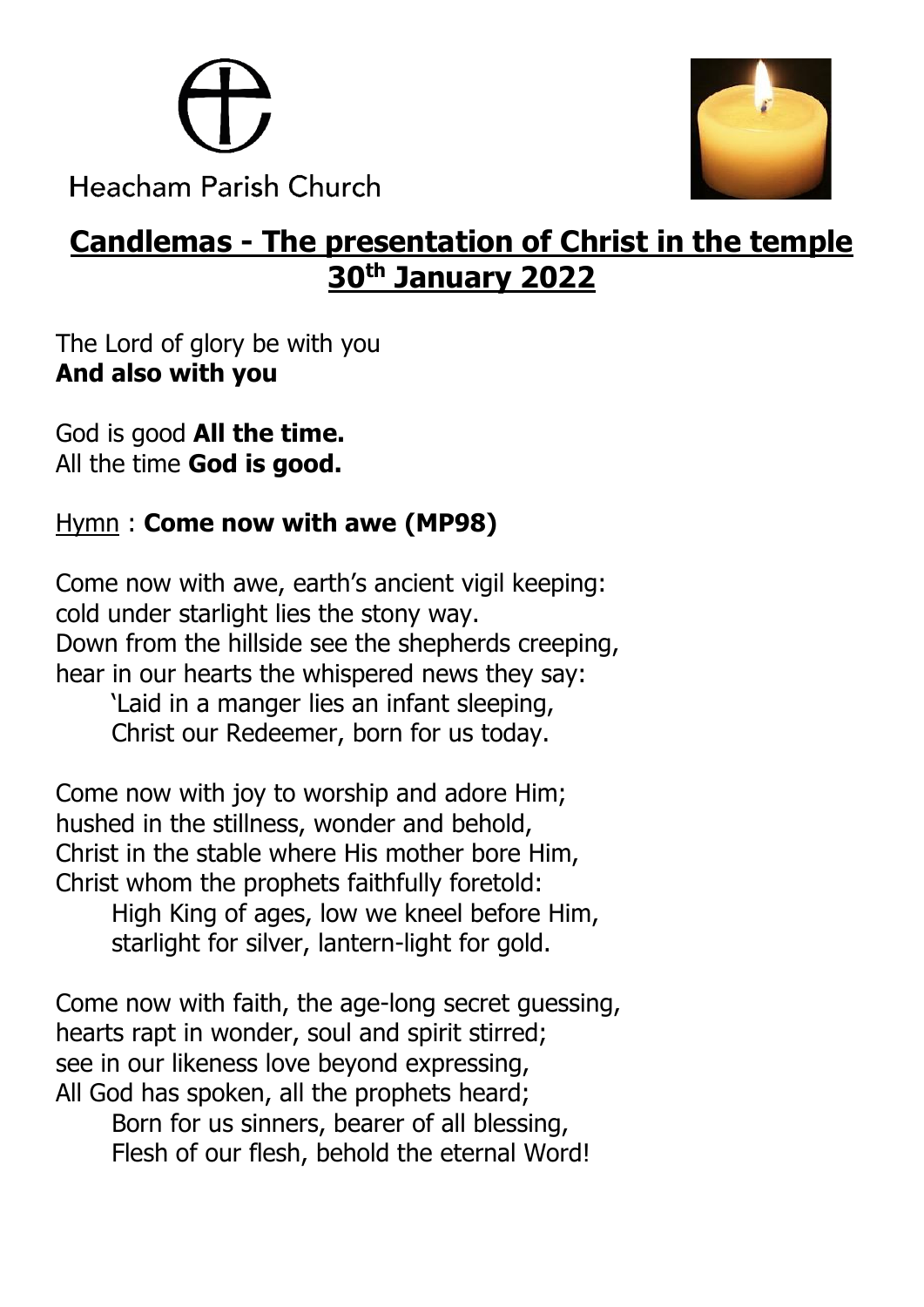Come now with love: beyond our comprehending Love in its fulness lies in mortal span! How should we love, whom Love is so befriending? Love rich in mercy since our race began now stoops to save us, sighs and sorrows ending, Jesus our Saviour, Son of God made man.

Dear friends, forty days ago we celebrated the birth of our Lord Jesus Christ. Now we recall the day on which he was presented in the Temple, when he was offered to the Father and shown to his people. As a sign of his coming among us, his mother was purified, as we now come to him for cleansing. In their old age Simeon and Anna recognised him as their Lord, as we today sing of his glory. In this Eucharist, we celebrate both the joy of his coming and his searching judgement, looking back to the day of his birth and forward to the coming days of his passion.

#### **The Collect**

Let us pray that we may know and share the light of Christ. Silence is kept.

Almighty and ever-living God, clothed in majesty, whose beloved Son was this day presented in the Temple, in substance of our flesh: grant that we may be presented to you with pure and clean hearts, by your Son Jesus Christ our Lord, who is alive and reigns with you, in the unity of the Holy Spirit, one God, now and for ever. All: **Amen.**

# **Prayers of Penitence**

Hear the words of our Saviour Jesus Christ:

'I am the light of the world. Whoever follows me shall never walk in darkness but shall have the light of life.'

Let us therefore bring our sins into his light and confess them in penitence and faith.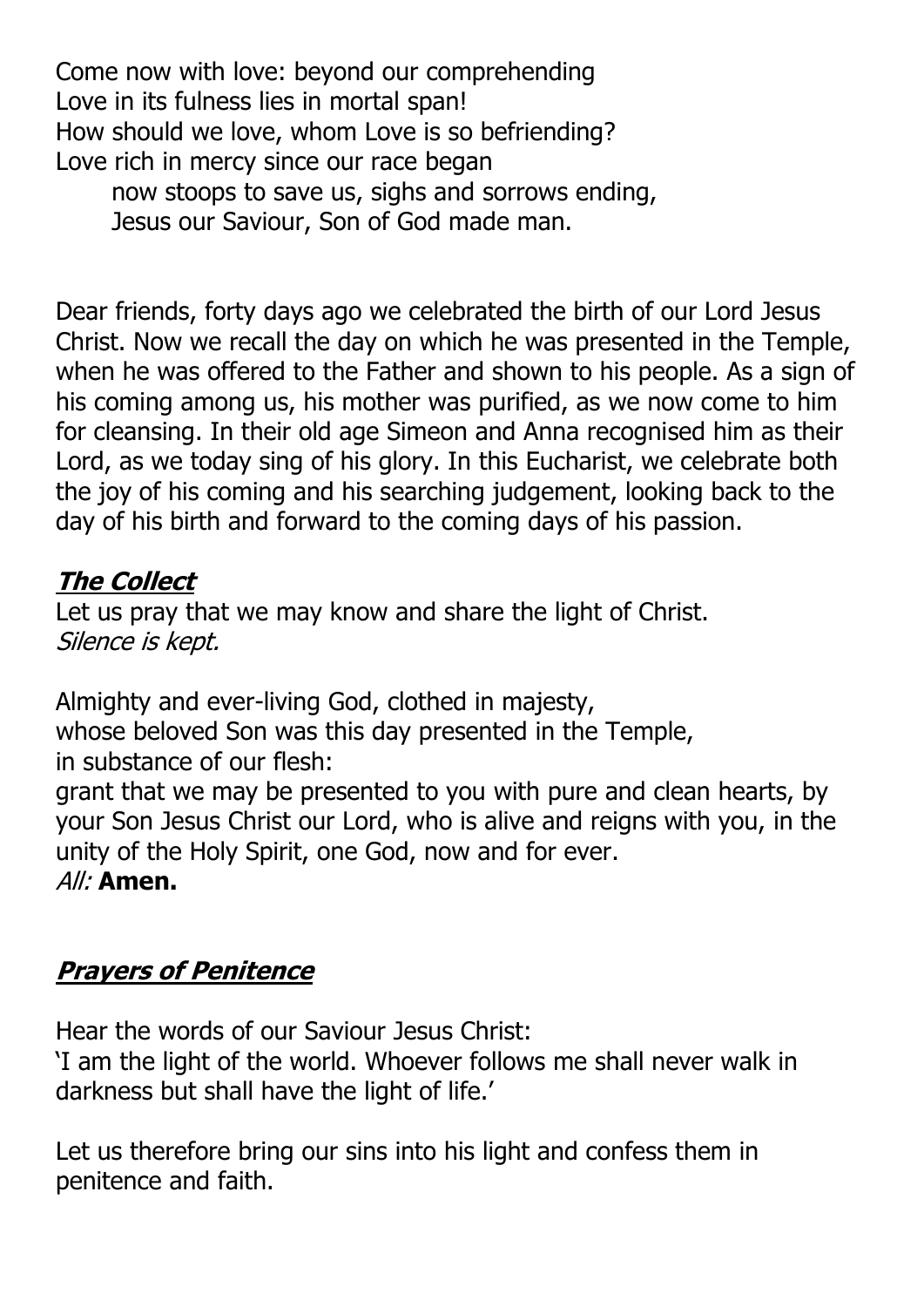All: **Father eternal, giver of light and grace,**

**we have sinned against you and against our neighbour, in what we have thought, in what we have said and done, through ignorance, through weakness, through our own deliberate fault.**

**We have wounded your love, and marred your image in us. We are sorry and ashamed, and repent of all our sins. For the sake of your Son Jesus Christ, who died for us, forgive us all that is past; and lead us out from darkness to walk as children of light. Amen.**

Almighty God,

who forgives all who truly repent, have mercy upon you, pardon and deliver you from all your sins, confirm and strengthen you in all goodness, and keep you in life eternal; through Jesus Christ our Lord. All: **Amen.**

**Bible Reading** Luke 2: 21-40 read by Terry

**Sermon** by Veronica

I want us to think about Simeon and Anna… and how they were in the right place at the right time to recognise Jesus and to be God's messengers, they proclaimed their message far and wide…and then think about how we can be the same here in Heacham, or if you are watching this online wherever you are based.

Simeon-

The bible tells us very little about Simeon, all that Luke tells us, was that he was righteous and devout, he lived in Jerusalem, and the Holy Spirit rested on him and drove him to the temple at the right time to meet Jesus. We think of him as an old man, most works of art portray him as a very old man indeed, but the bible does not tell us that, we tend to take the details from Anna and apply them to Simeon. So, we don't know whether he is old or young or somewhere in between, one question for us to ponder, is whether anything changes in how we view the story if Simeon was not an old man, what if he was young or middle aged?!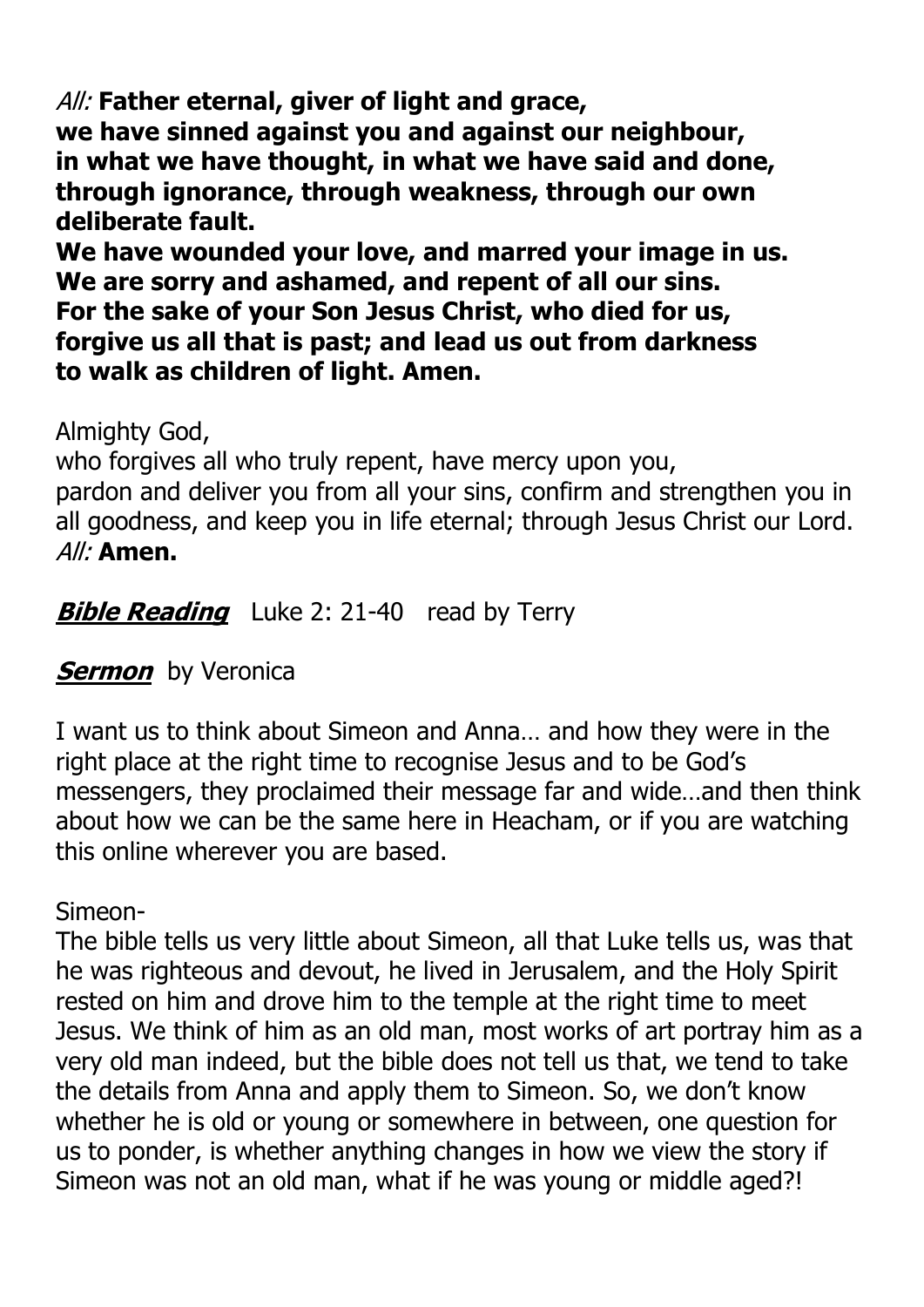So, Simeon is brought to the temple by the Holy spirit, and when there he did not just notice Jesus, but he took him in his arms. Simeon not only recognised salvation in the shape of a tiny baby, but was ready in body, mind, and spirit to receive him. Simeon then sings his beautiful song of praise which we know as the Nunc Dimmtis (on the wall in church). It's made up of 3 simple couplets: the  $1<sup>st</sup>$  about Simeon's departure in peace; the second about the salvation he has seen; the third about the light that Jesus has brought.

Simeon was in the right place at the right time, he was open to recognise Jesus in the most unexpected form (We forget, I think, how unexpected the birth of Jesus was, they did not expect the messiah to come as a baby, and Jesus was only 40 days old, 2000 years ago news, even life changing, earth shattering news did not travel fast, there was no Facebook post or twitter feed saying the messiah had come!). Simeon recognised that salvation had come, he received that salvation and spoke out, have we recognised salvation through Jesus, have we opened our arms to receive it, and have we spoken out?

Anna-

The bible tells us that she is one who is very old (either 84, or a widow for 84 years), she is the prophet, she is the one who was in the temple fasting and praying. Unlike Simeon, she did not live locally and was not prompted by the spirit to come to the temple. She was from the north and was living in the temple permanently as part of her vocation as prophet. She was, the bible implies, a powerful, dedicated, and faithful women.

Unlike Simeon it seems she did not greet Jesus personally but instead she began to proclaim who he was to those who were listening. She recognised that he was the messiah.

Anna too was in the right place, at the right time, she was open to recognise Jesus in the most unexpected form, she recognised that salvation had come and proclaimed this to anyone who would listen…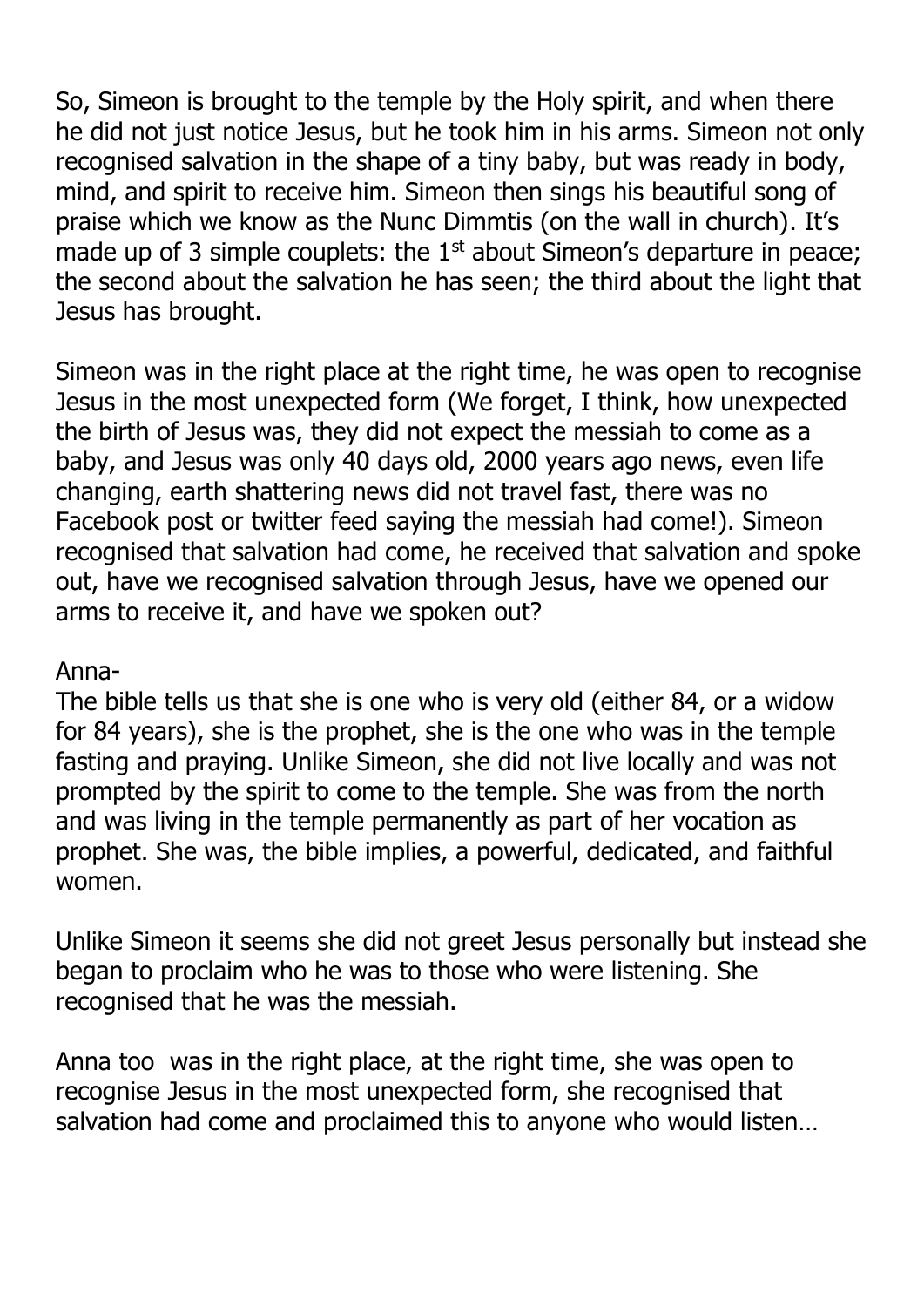So, another question to ponder, why is it that some people recognised who Jesus was and others did not? Anna and Simeon offer 2 models of people who were and are able to see Jesus for who he really was/is. One on whom the spirit descends and the other a faithful servant of God whose lengthy preparation prepared her to recognise God in an unexpected form.

The question I have been asking myself this week is, would I have recognised Jesus for who he was? Would I be able to recognise God in the most unexpected guise or would I be so caught up by busyness, expectation, and stuff that I might go on my way without even noticing God's presence in our midst?! (a real challenge for me)

So, as we come to the end of our Christmas celebrations, as we remember Simeon and Anna, as we learn from them, as we strive to be the right people in the right place, to recognise God in our midst and to proclaim him to those we live, play, and work among. Let's remember that God will always surprise us and appear in a manner we least expect. Our task is to be like Anna, so attuned to the things of God that no matter how unexpected God's appearance is, we are able to see, perceive, and proclaim it or to be like Simeon, open to the spirit prompting that we too are in the right place at the right time to receive God's salvation and proclaim it to others.

**Musical offering**: Joy has dawned - sung and played by Judith, Sue, Richard, and Alison

Joy has dawned upon the world, Promised from creation: God's salvation now unfurled, Hope for every nation. Not with fanfares from above, Not with scenes of glory. But a humble gift of love: Jesus born of Mary.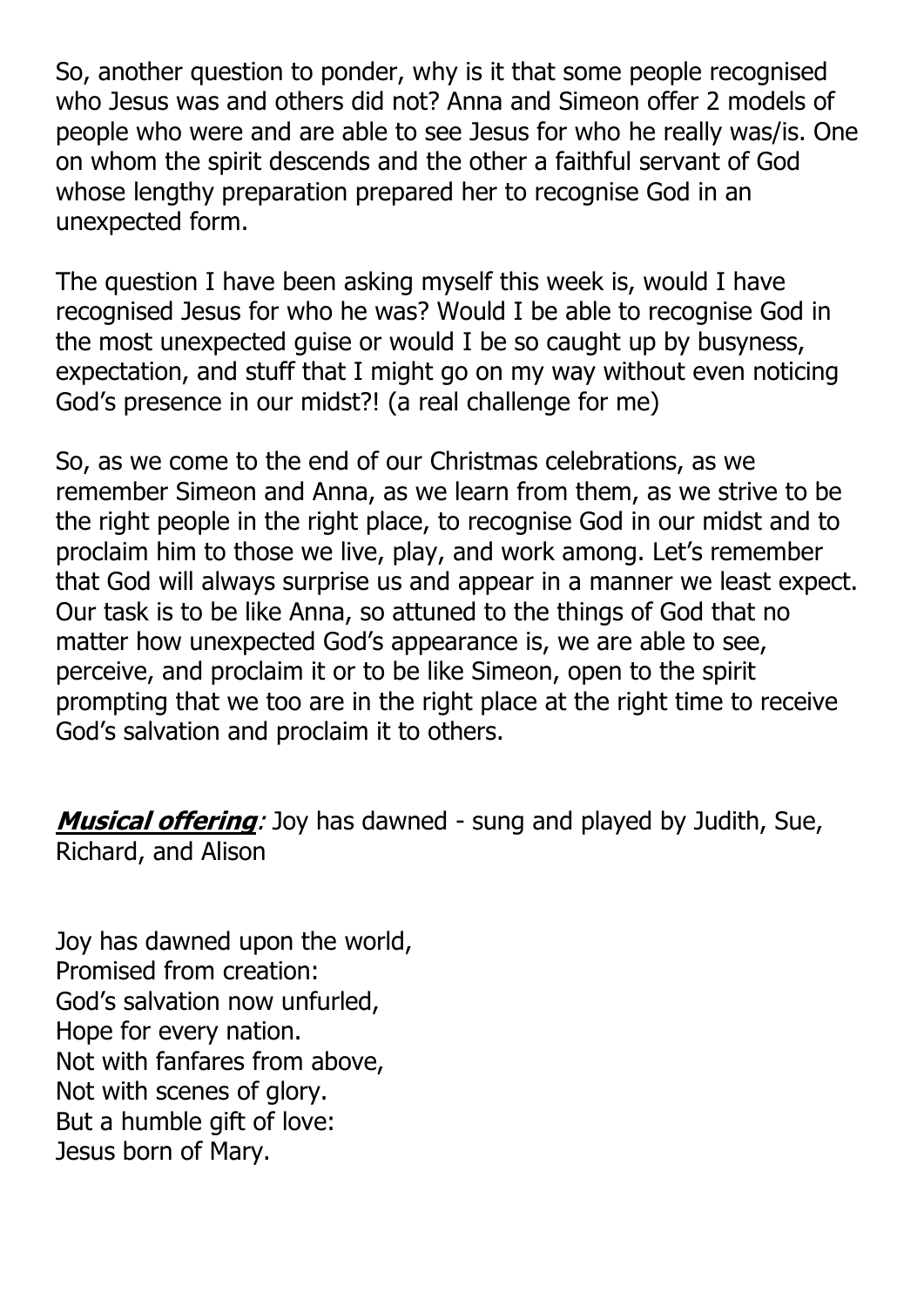Sounds of wonder fill the sky With the songs of angels, As the mighty Prince of Life Shelters in a stable. Hands that set each star in place, Shaped the earth in darkness, Cling now to a mother's breast, Vulnerable and helpless.

Shepherds bow before the Lamb, Gazing at the glory; Gifts of men from distant lands Prophesy the story. Gold, a King is born today, Incense, God is with us, Myrrh, His death will make a way, And by His blood He'll win us.

Son of Adam, Son of heaven, Given as a ransom, Reconciling God and man, Christ our mighty Champion. What a Saviour, what a Friend, What a glorious mystery: Once a babe in Bethlehem, Now the Lord of history.

#### **Creed**

Let us declare our faith in God.

All: **We believe in God the Father, from whom every family in heaven and on earth is named.**

**We believe in God the Son, who lives in our hearts through faith, and fills us with his love.**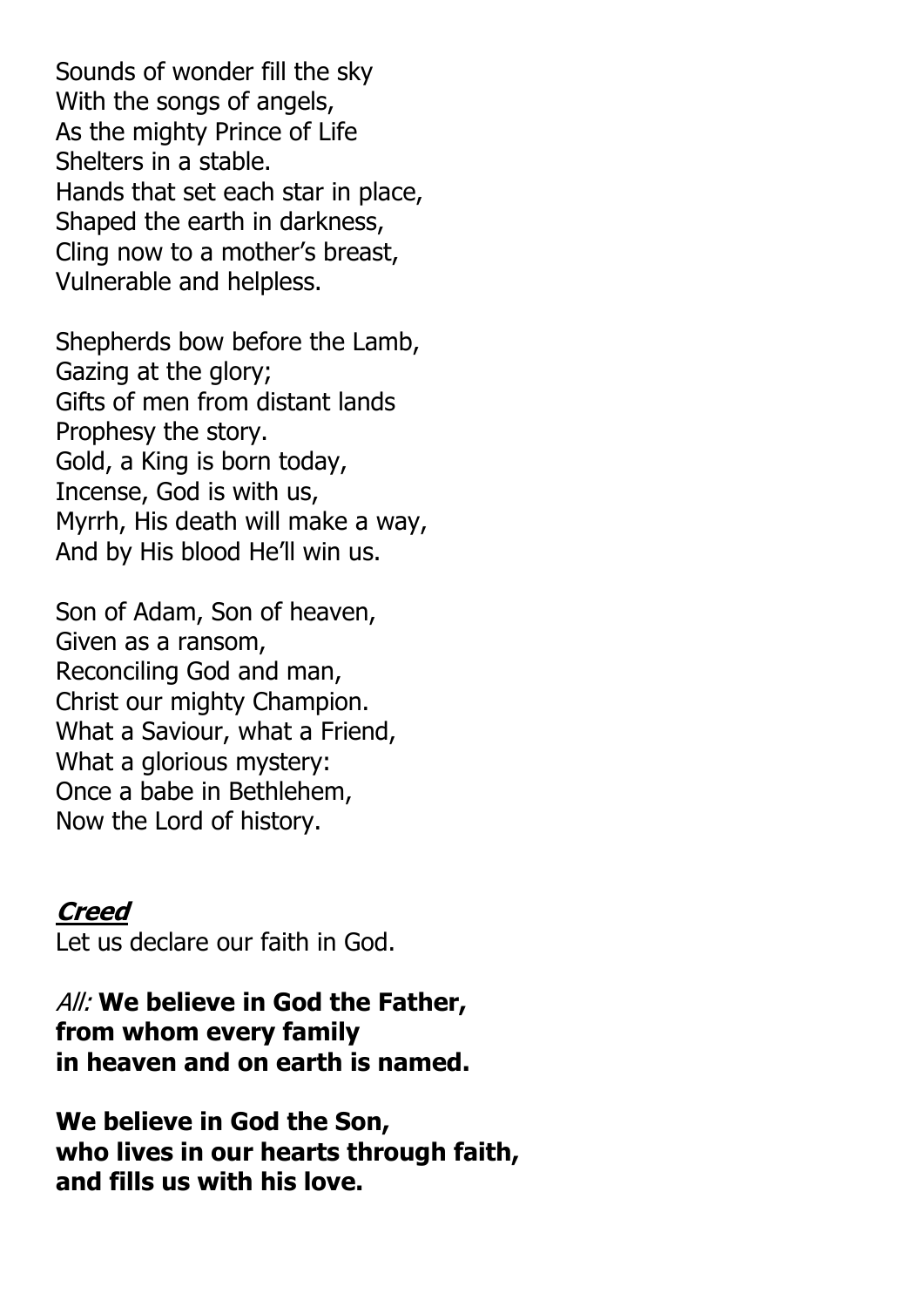**We believe in God the Holy Spirit, who strengthens us with power from on high.**

**We believe in one God; Father, Son and Holy Spirit. Amen.**

## **Prayers of intercession** - led by Sue B

Our Loving Heavenly Father, we bring you our prayers in the hope that you will redeem us, heal, and restore us through your Son, our Saviour Jesus Christ.

At this time of Candlemas, we think of Anna in the temple who devoted herself to constant worship and prayer, it was she who recognised the infant King and told others about him. We pray that the whole church might be dedicated, pure and holy, quick to recognise Christ in the world and proclaim him in words of hope and deeds of love.

### **Lord in Your Mercy………**

Through Simeon we pray for the world, Simeon prophesied that you, Christ, came to reveal truth, to challenge assumptions and set ways. We pray for the breaking down of the barriers that divide us and for an end to violent conflicts causing untold suffering and death. Simeon recognised you, Lord, as the light, our troubled world can often not acknowledge you yet cries out for your light. Lead us Lord, turn the hearts of those with the power, towards those in such desperate need.

# **Lord in Your Mercy…….**

We pray for our Queen and her government, for the renewal of the church in Faith, Love and Service, Our Bishop, our own Veronica and her family, our Lay Readers, and for the life of this parish. We give thanks for the gift of your word and the fellowship of its people.

### **Lord in Your Mercy……..**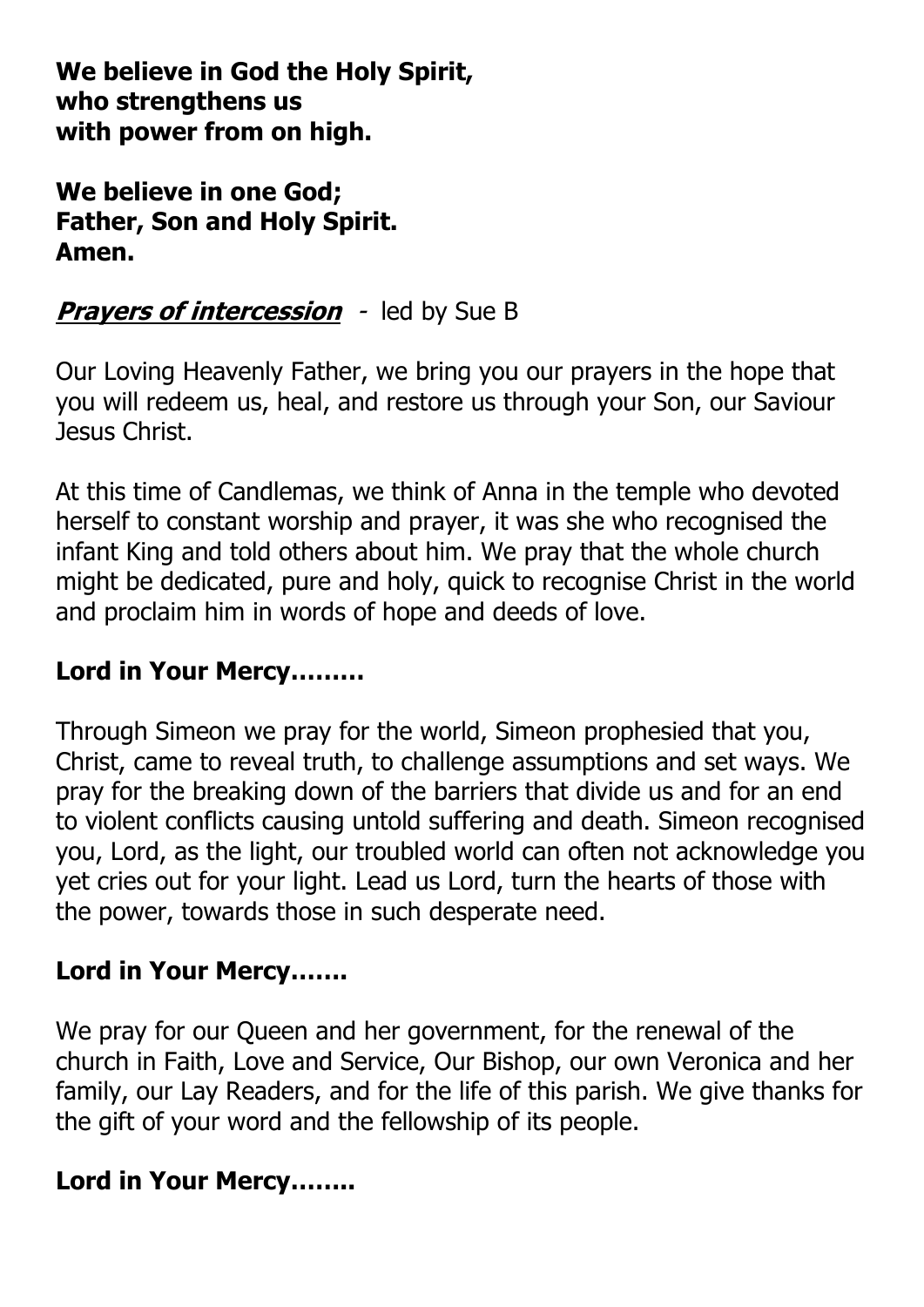Lord Jesus, you were present in the temple, taking your place within human life. We thank you for becoming like us. Having known suffering, you walk with us when the way is hard. We hold to you all whose way is very hard at this time, especially those without shelter.

# **Lord in Your Mercy………**

Through Mary and Joseph, we pray for all humanity. They went to the temple to present their son to the Lord's service. We pray for parents, families, and all human relationships. We give thanks for Mary's motherhood to us all and for the costly love she gave, the sword that would pierce her soul.

When Simeon had seen the baby Jesus, he knew that the work of his life was done. We pray for all those who mourn the loss of friends and loved ones. With Simeon we pray: Now, Lord let your servants go in peace. Amen

Merciful Father, accept these prayers for the sake of your Son our Saviour Jesus Christ.

### **Amen**

Concluding with:

Believing the promises of God, let us pray with confidence as our Saviour has taught us

### All: **Our Father, who art in heaven …**

# Hymn: **Faithful vigil ended** (MP 125)

Faithful vigil ended, watching, waiting cease: Master, grant Your servant his discharge in peace.

All the Spirit promised, all the Father willed, now these eyes behold it perfectly fulfilled.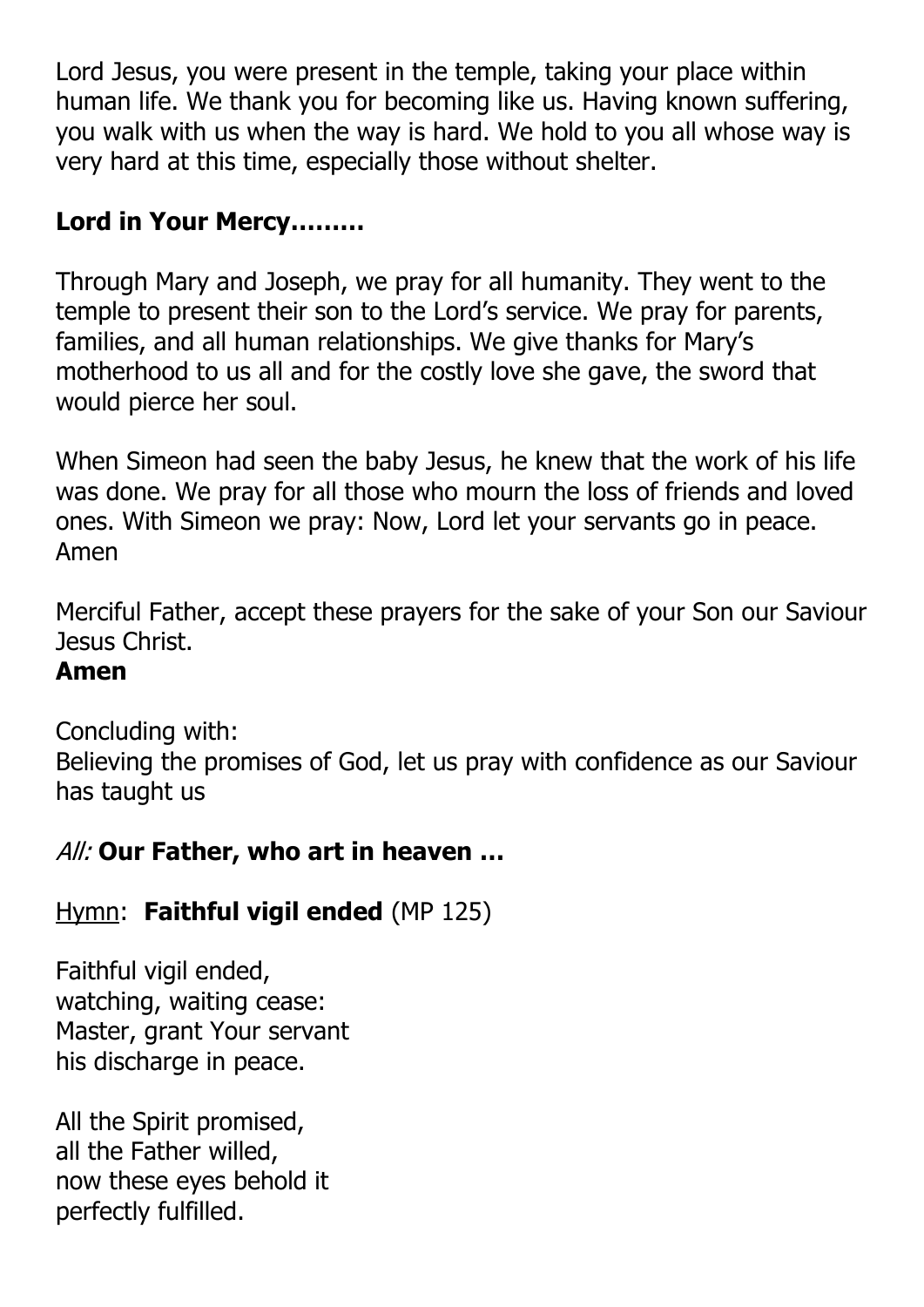This Your great deliverance sets Your people free; Christ their light uplifted all the nations see.

Christ, Your people's glory! Watching, doubting cease: grant to us Your servants our discharge in peace.

**Candles lit** 

# **Final Responsory**

Blessed are you, Lord our God, King of the universe. All: **Blessed be God for ever.** Your light shines on us and all peoples shall see your glory. All: **Blessed be God for ever.** You gave us Jesus to be the light of the world; he makes our darkness to be light. All: **Blessed be God for ever.** Through the Holy Spirit your love burns within us, bearing witness to your truth. All: **Blessed be God for ever.** As we bear your light, may our lips never cease to sing your praise. All: **Blessed be God for ever.** Blessed be God, Father, Son and Holy Spirit. All: **Blessed be God for ever.**

Father, we have sung your praise with shepherds and angels: may Christ be born in our hearts today.

All **Praise to Christ our light.**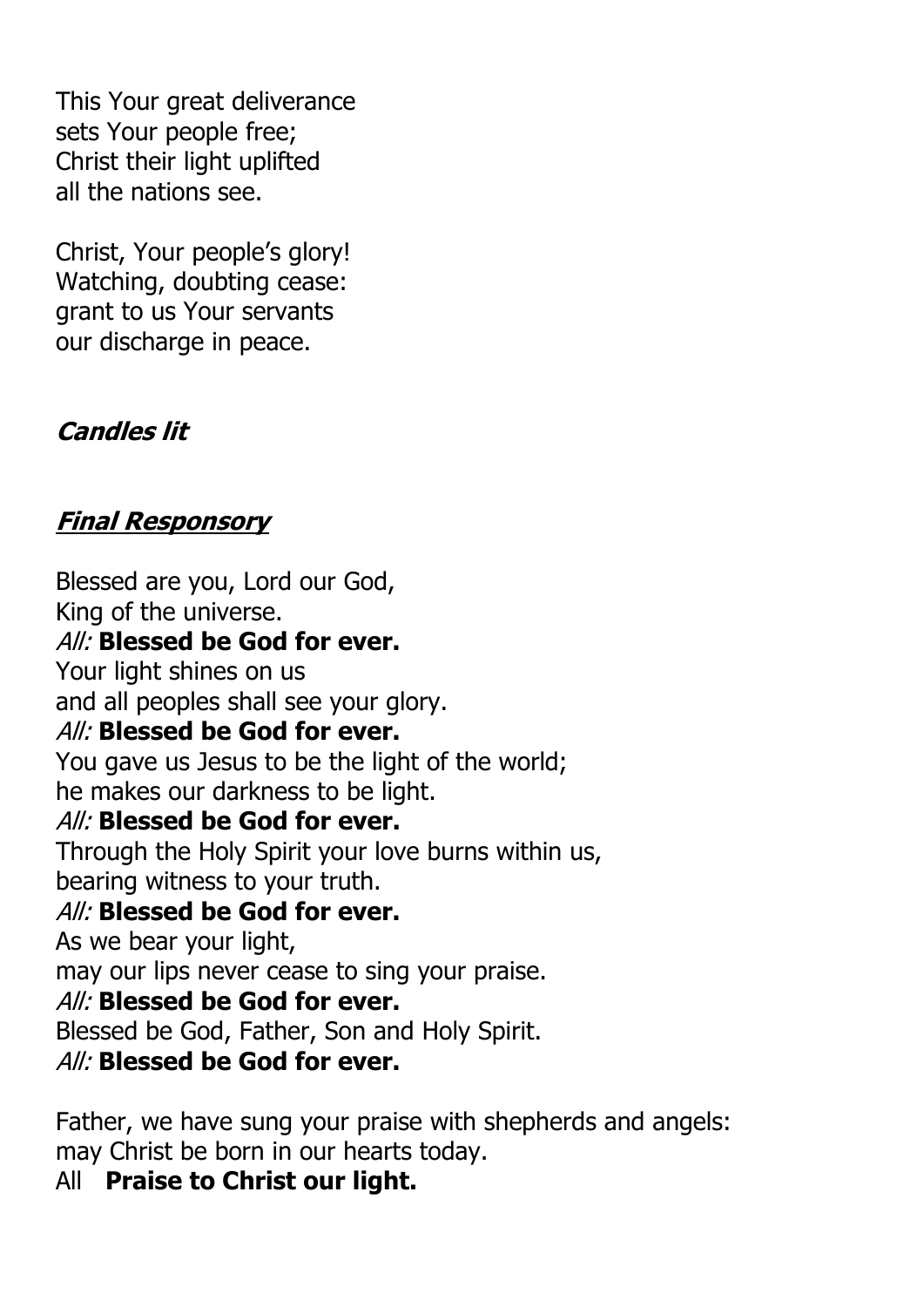We have shared in the joy of Simeon and Anna; help us, like them, to trust your word. All **Praise to Christ our light.** We have greeted Jesus, the light of the world; may we be filled with the light of your love. All **Praise to Christ our light.**

## **The Conclusion**

We stand near the place of new birth. All: **Let us shine with the light of your love.** We turn from the crib to the cross. All: **Let us shine with the light of your love.** We go to carry his light.

All: **Let us shine with the light of your love. Thanks be to God.**

#### Hymn: **We'll walk the land** (MP 743)

We'll walk the land with our hearts on fire; and every step will be a prayer. Hope is rising, new day dawning; sound of singing fills the air.

Two thousand years, and still the flame is burning bright across the land. Hearts are waiting, longing, aching, for awakening once again.

> Let the flame burn brighter in the heart of the darkness, turning night to glorious day. Let the song grow louder, as our love grows stronger; let it shine! let it shine!